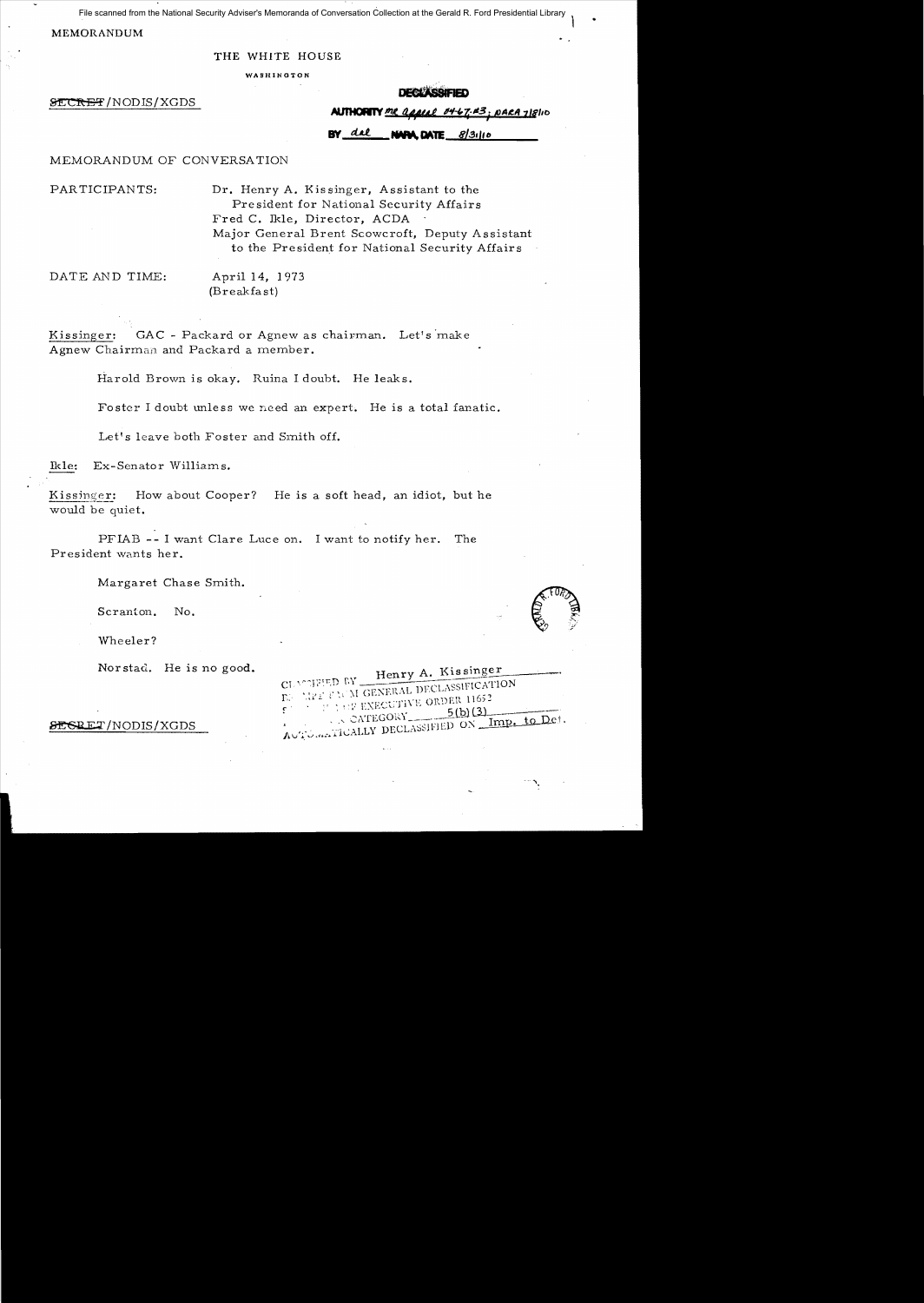## $\overline{\text{SEERET}}$ /NODIS/XGDS  $-2$  -

Have Lehman get me a list of 20 names for the GAC for next week.

Smith ran a conspiracy, not an agency. He thought he had the revealed truth. ACDA frequently lied to the President, or did not stick to their positions after they had pledged to hold a position.

On ABM, I found out from Dobrynin that our delegation was proposing memos which they actually proposed to the Russians.

Ikle: Johnson has a couple of personnel problems on his staff -- a guy by the name of Hft.

Katz: Don't tell the Russians what you think. Let them guess what you think. If the Departments make runs at you, let me take care of it. It's easier that way. It is better for me to back a participant in the debate, rather than having to be a participant myself. I have had to be, since there is no ACDA to balance the Chiefs.

Ikle: FBS -- I would like to try a proposal. Let it count up to  $5-10\%$  of the numbers.

Kissinger: If we go for a summit agreement, I will go for a ban on SS-9 MIRV's and a limit of 550 on land-based MIRV.

Maybe a trip to Omaha, you and I. I want to take Clements.

We won't build up numbers.

We need a CIA study on the verification problems of stopping at 550 land-based. Schlesinger should do it.

You work on FBS. Just yourself.

Don't do a study which can be used to block something. Don't do a study which can be used to block something.

Kissinger: Scientists. We should have them come in to you now rather than to me.

## ~/NODIS/XGDS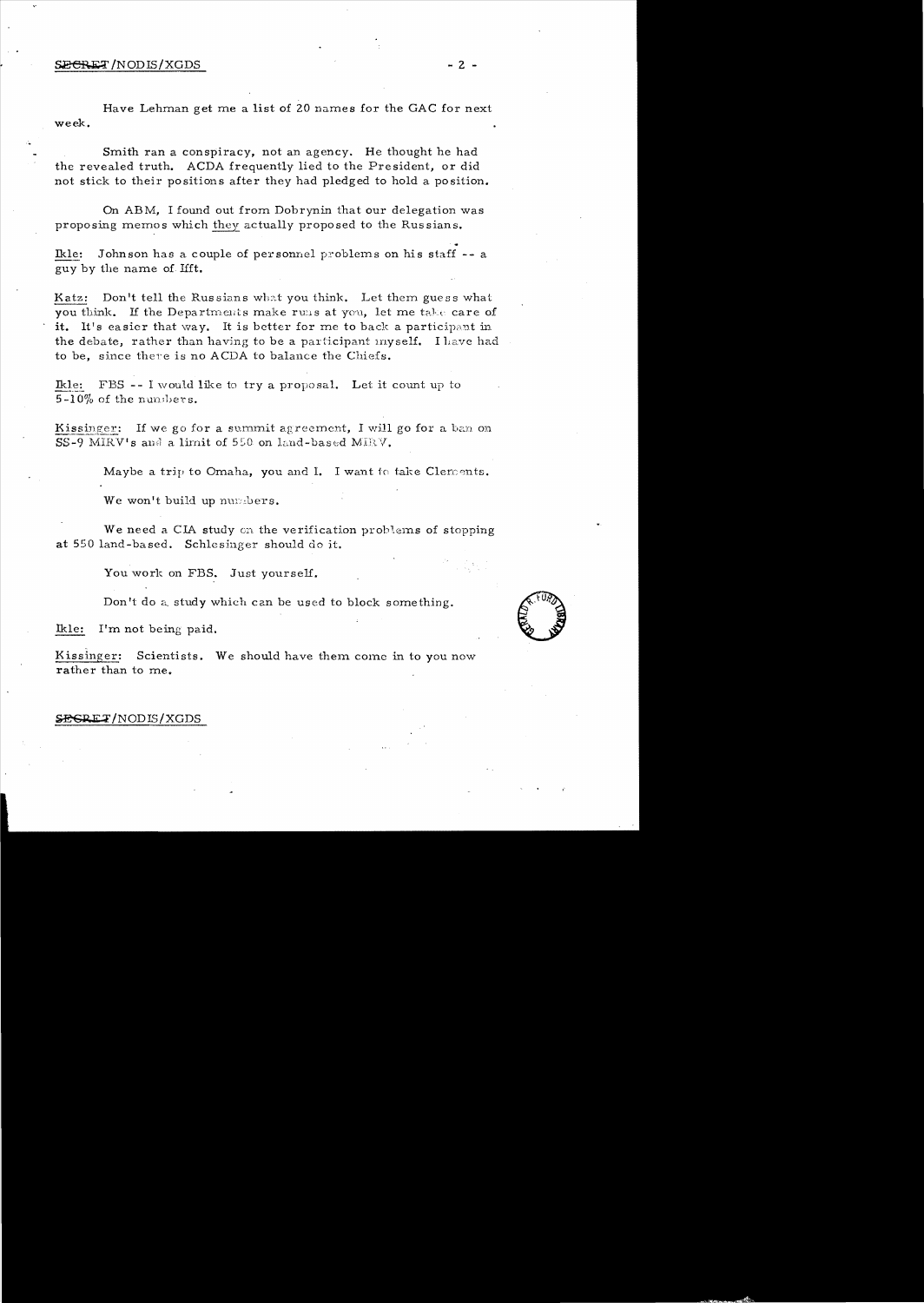## $S.$  SECRET/NODIS/XGDS  $-3 -$

 $\mathbf{f}$ 

Chemical warfare. Can you give me a report by the end of next week? A comprehensive test ban paper also.



SECRET/NODIS/XGDS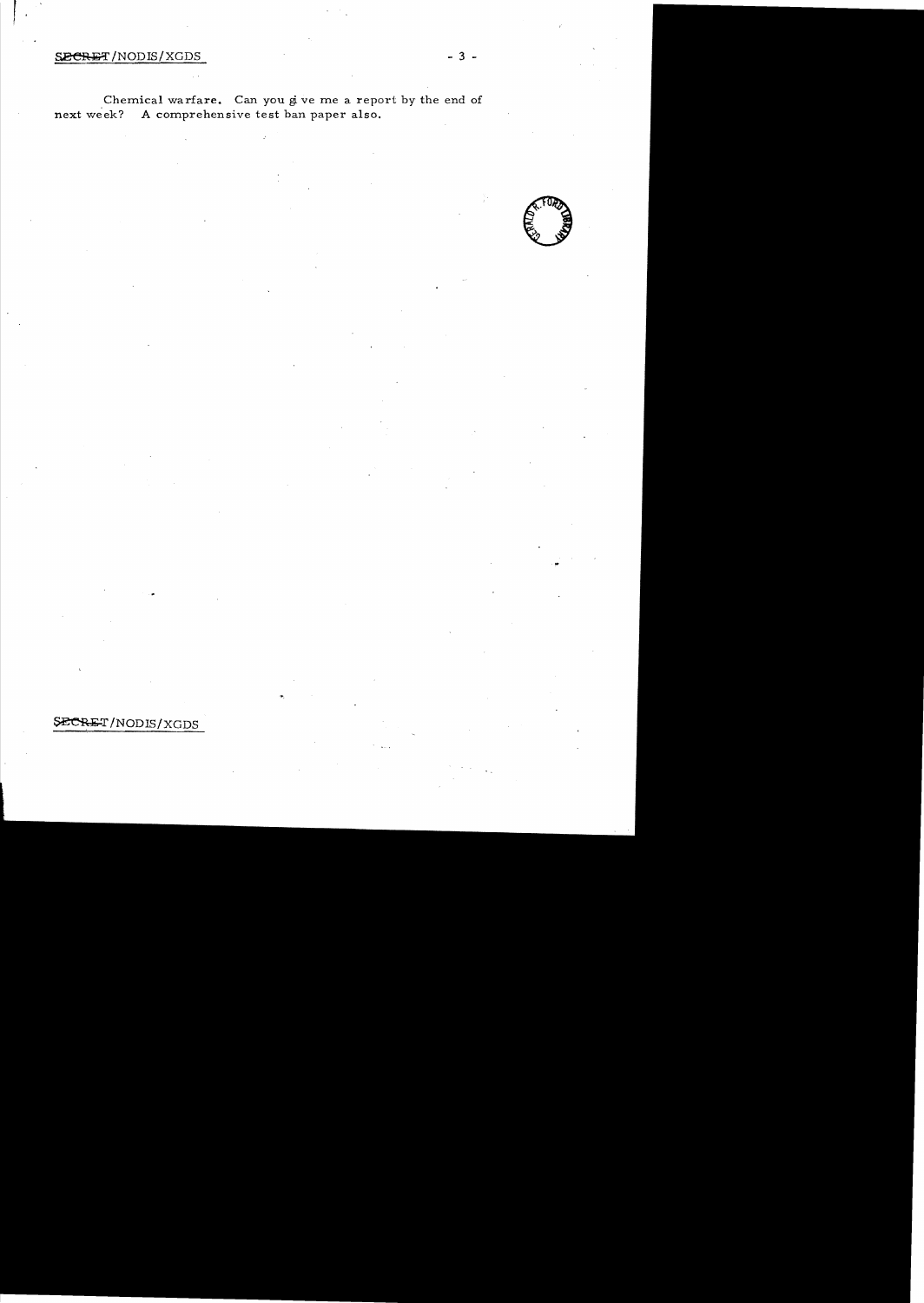sout Dean (Faren) I the Burkfort 14 april. GHC - Porkard or Ognor as almos Lets mode ayour Change Packard of a month. K Narold Burn is of K Ruma delmit - de leape Fosta delunit immess un und un expect de is a total function Lets leave forth Foster & Smith off. - En Sen Williams R-Honne donné Corpo. He is a sept tend, one Bhunter K writing her. CPus, wonto have K Mongaret Chase Smith  $S$ a wirth -  $N_{\theta}$ Whether - He is no good<br>Dental - He is no good<br>Den K Kuta hit of 20 manus fa GAC fa NAK -John-H Kt Swith ran a comprany with an agency At thompat has hade remeded truth. ACOA pregnantly had 8. Presses did hat shore is then positions ofthe thing had pladyed to hold a position.  $\overline{\mathcal{S}}$ OuiABM, I formed ont forma D that and deligation proposal to completion as los story-guy <u> Tagani</u> ly manie of Ifft. **DECLASSIFIED AUTHORITY MR appeal of 67.43 NARA 7/8/10** BY del NAPA DATE 8/31/10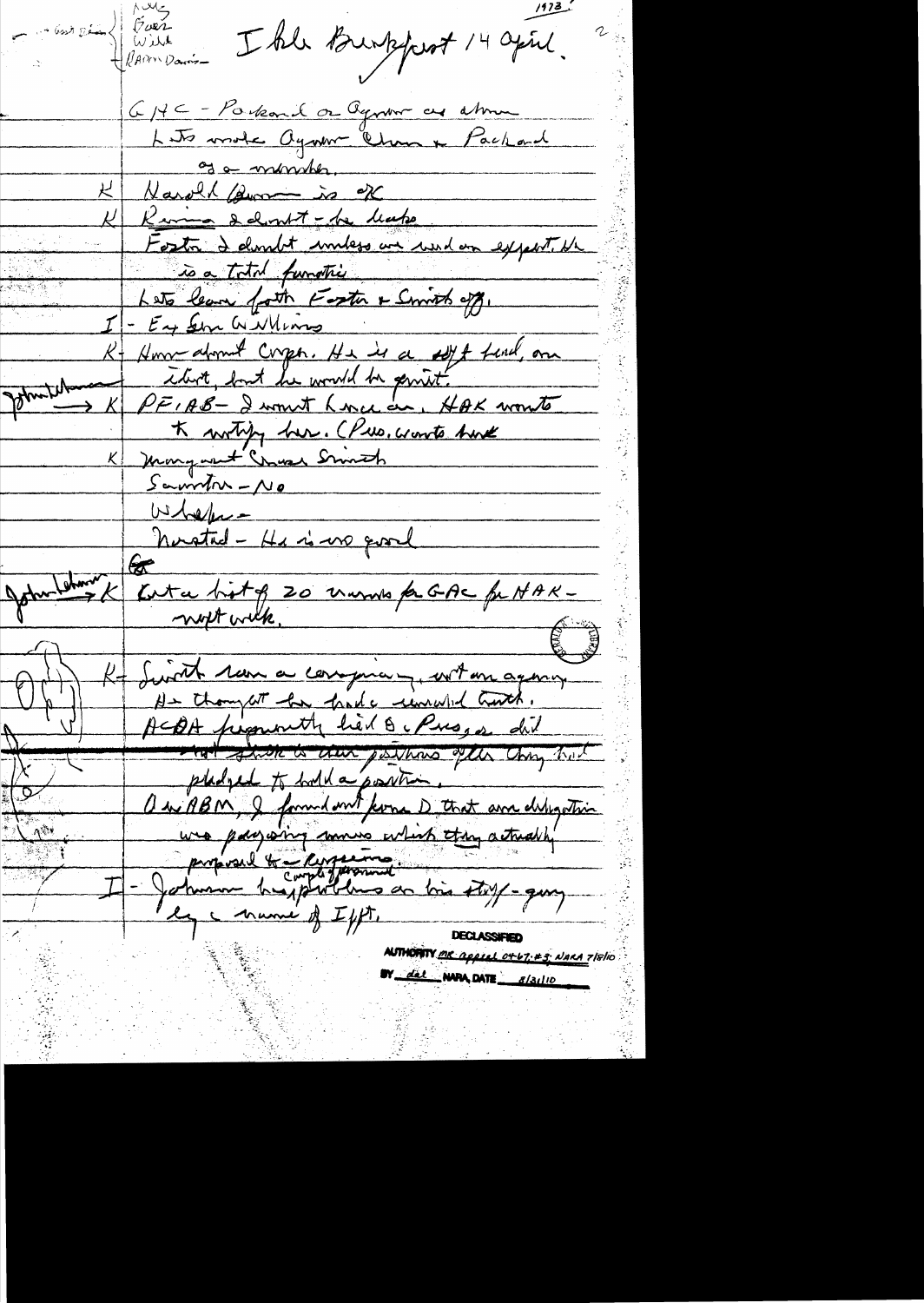K- Desittell - Puss what you think , without gives what you think. If a Depte winker woment you, let me take Case of etteracie that way. It is letter for me to back a purting that in the divote, sorther than having to be a participant \* bellerne cts chips. I FBS - I would like to by a proport- let it comment up to 5 = 10 % of monters. K 21 mars for a committe agreement, 2 with go > Though a Thigh @maka - HAK+ She K We won't build up #4. Sellen ju le 1A Abrily des insignations problement Ful of worker FBS, Just Ministy, IC Don't love staty which can be used to blue Fred - Tourt from an Also constit can Widrolment, (Muzeu an USC (nuntant)